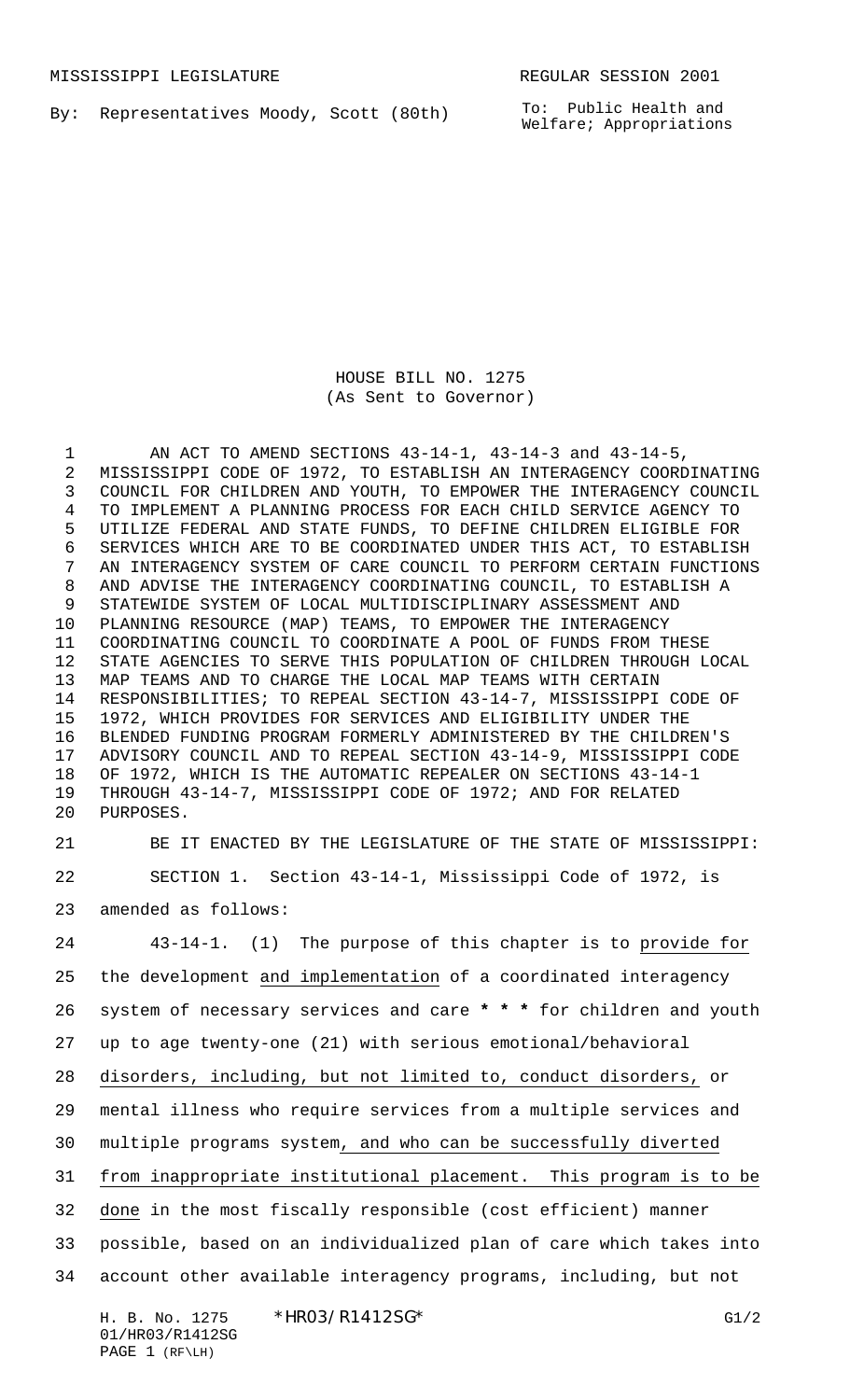limited to, Early Intervention Act of Infants and Toddlers, Section 41-87-1 et seq., Early Periodic Screening Diagnosis and Treatment, Section 43-13-117(5), waivered program for home- and community-based services for developmentally disabled people, Section 43-13-117(29), and waivered program for targeted case management services for children with special needs, Section 43-13-117(31), those children identified through the federal Individuals with Disabilities Education Act of 1997 as having a serious emotional disorder (EMD), the Mississippi Children's Health Insurance Program Phase I and Phase II and waivered programs for children with serious emotional disturbances, Section 43-13-117(46), and is tied to clinically appropriate outcomes. Some of the outcomes are to reduce the number of inappropriate out-of-home placements inclusive of those out-of-state and to reduce the number of inappropriate school suspensions and expulsions for this population of children. From and after July 1, 2001, this coordinated interagency system of necessary services and care shall be named the System of Care program. Children to be served by this chapter who are eligible for Medicaid shall be screened through the Medicaid Early Periodic Screening Diagnosis and Treatment (EPSDT) and their needs for medically necessary services shall be certified through the EPSDT process. For purposes of this chapter, a "System of Care" is defined as a coordinated network of agencies and providers working as a team to make a full range of mental health and other necessary services available as needed by children with mental health problems and their families. The System of Care shall be: (a) Child centered, family focused and family driven; (b) Community based; (c) Culturally competent and responsive; and shall provide for: 66 (i) Service coordination or case management;

H. B. No. 1275 \* HRO3/R1412SG\* 01/HR03/R1412SG PAGE 2 (RF\LH)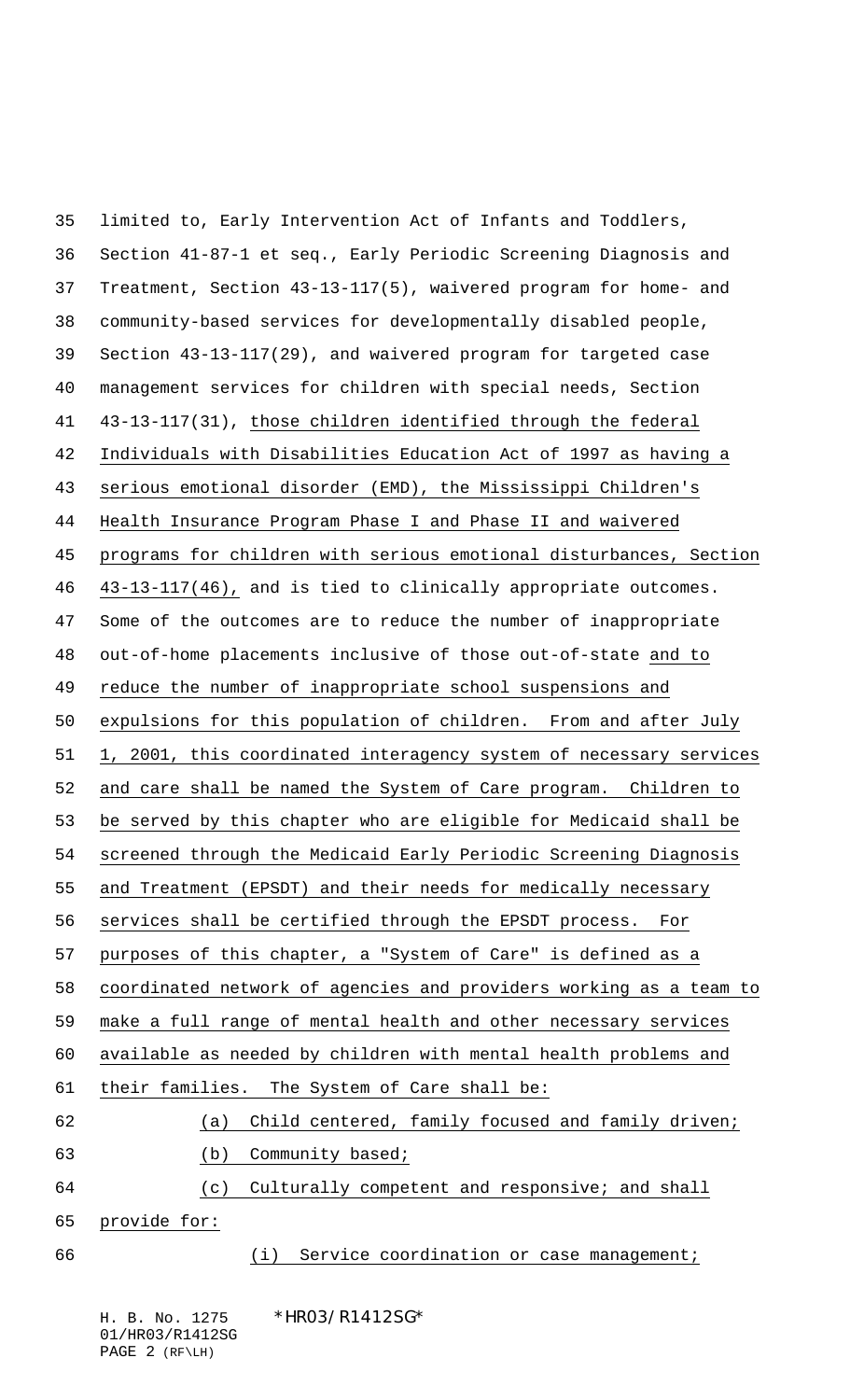| 67 | Prevention and early identification and<br>(iii)                      |
|----|-----------------------------------------------------------------------|
| 68 | intervention;                                                         |
| 69 | (iii)<br>Smooth transitions among agencies,                           |
| 70 | providers, and to the adult service system;                           |
| 71 | Human rights protection and advocacy;<br>(iv)                         |
| 72 | Nondiscrimination in access to services;<br>(v)                       |
| 73 | (vi)<br>A comprehensive array of services;                            |
| 74 | (vii)<br>Individualized service planning;                             |
| 75 | (viii) Services in the least restrictive                              |
| 76 | environment;                                                          |
| 77 | (ix)<br>Family participation in all aspects of                        |
| 78 | planning, service delivery and evaluation; and                        |
| 79 | Integrated services with coordinated planning<br>(x)                  |
| 80 | across child-serving agencies.                                        |
| 81 | (2)<br>There is established the Interagency Coordinating              |
| 82 | Council for Children and Youth (hereinafter referred to as the        |
| 83 | "ICCCY"). The ICCCY shall consist of the following membership:        |
| 84 | (a) the State Superintendent of Public Education; (b) the             |
| 85 | Executive Director of the Mississippi Department of Mental Health;    |
| 86 | (c) the Executive Director of the State Department of Health; (d)     |
| 87 | the Executive Director of the Department of Human Services; (e)       |
| 88 | the Executive Director of the Division of Medicaid, Office of the     |
| 89 | Governor; (f) the Executive Director of the State Department of       |
| 90 | Rehabilitation Services; and (g) the Executive Director of            |
| 91 | Mississippi Families as Allies for Children's Mental Health, Inc.     |
| 92 | The council shall meet before August 1, 2001, and shall organize      |
| 93 | for business by selecting a chairman, who shall serve for a           |
| 94 | one-year term and may not serve consecutive terms. The council        |
| 95 | shall adopt internal organizational procedures necessary for          |
| 96 | efficient operation of the council. Each member of the council        |
| 97 | shall designate necessary staff of their departments to assist the    |
| 98 | ICCCY in performing its duties and responsibilities. The ICCCY        |
| 99 | shall meet and conduct business at least twice annually.<br>The       |
|    | *HR03/R1412SG*<br>H. B. No. 1275<br>01/HR03/R1412SG<br>PAGE 3 (RF\LH) |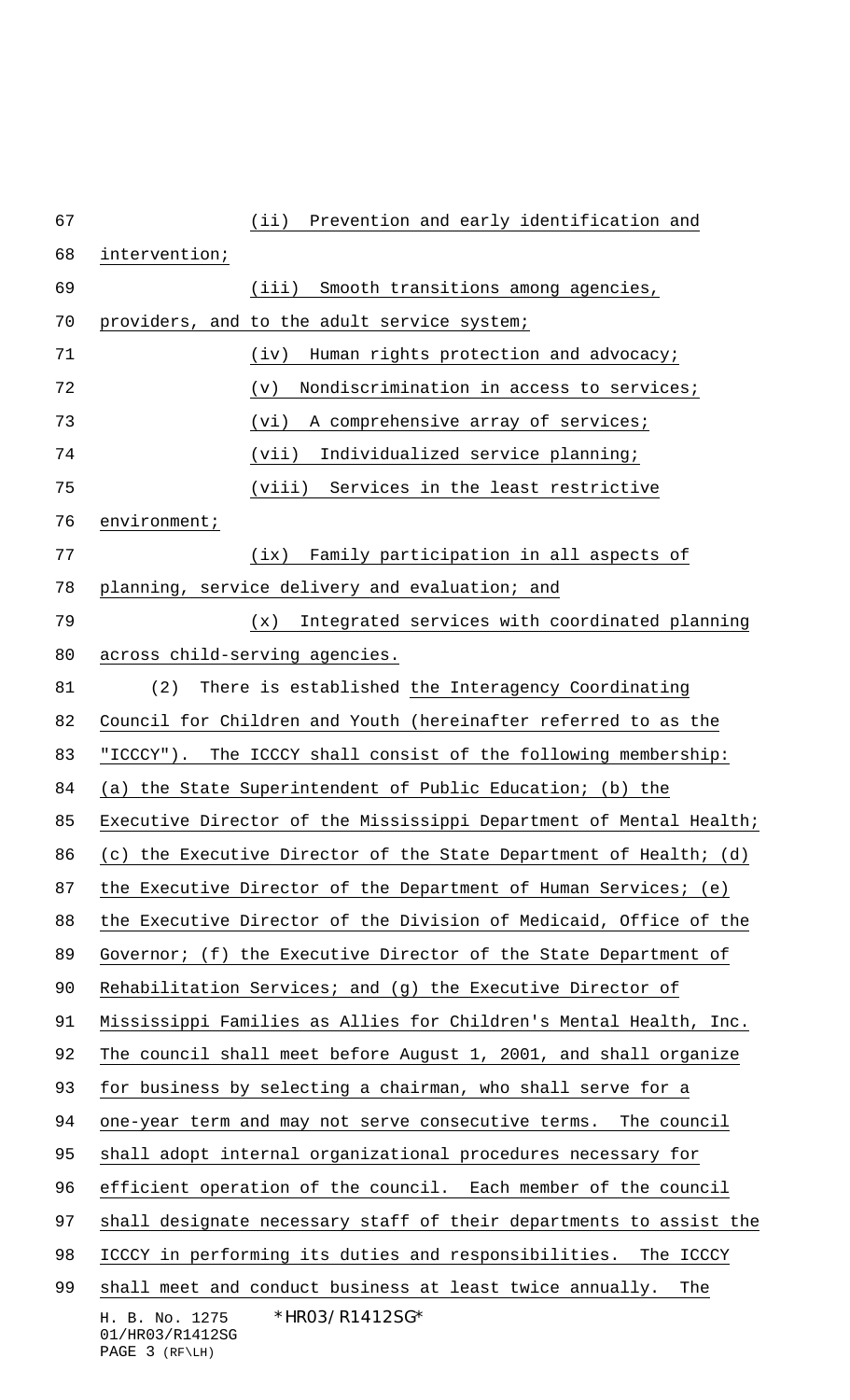chairman of the ICCCY shall notify all persons who request such

 notice as to the date, time and place of each meeting. (3) The Interagency System of Care Council is created to serve as the state management team for the ICCCY, with the responsibility of collecting and analyzing data and funding strategies necessary to improve the operation of the System of Care programs, and to make recommendations to the ICCCY and to the Legislature concerning such strategies on or before December 31, 2002. The System of Care Council also has the responsibility of coordinating the local Multidisciplinary Assessment and Planning (MAP) teams and may apply for grants from public and private sources necessary to carry out its responsibilities. The Interagency System of Care Council shall be comprised of one (1) member from each of the appropriate child-serving divisions or sections of the State Department of Health, the Department of Human Services, the State Department of Mental Health, the State Department of Education, the Division of Medicaid of the Governor's Office, the Department of Rehabilitation Services, a family member representing a family education and support 501(c)3 organization, a representative from the Council of Administrators for Special Education/Mississippi Organization of Special Education Supervisors (CASE/MOSES) and a family member designated by Mississippi Families as Allies for Children's Mental Health, Inc. **\* \* \*** Appointments to the Interagency System of Care Council shall be made within sixty (60) days after the effective date of this act. The council shall organize by selecting a chairman from its membership to serve on an annual basis, and the chairman may not serve consecutive terms. (4) There is established a statewide system of local Multidisciplinary Assessment and Planning Resource (MAP) teams. The MAP teams shall be comprised of one (1) representative each at 131 the county level from the major child-serving public agencies for education, human services, health, mental health and

H. B. No. 1275 \*HR03/R1412SG\* 01/HR03/R1412SG PAGE 4 (RF\LH)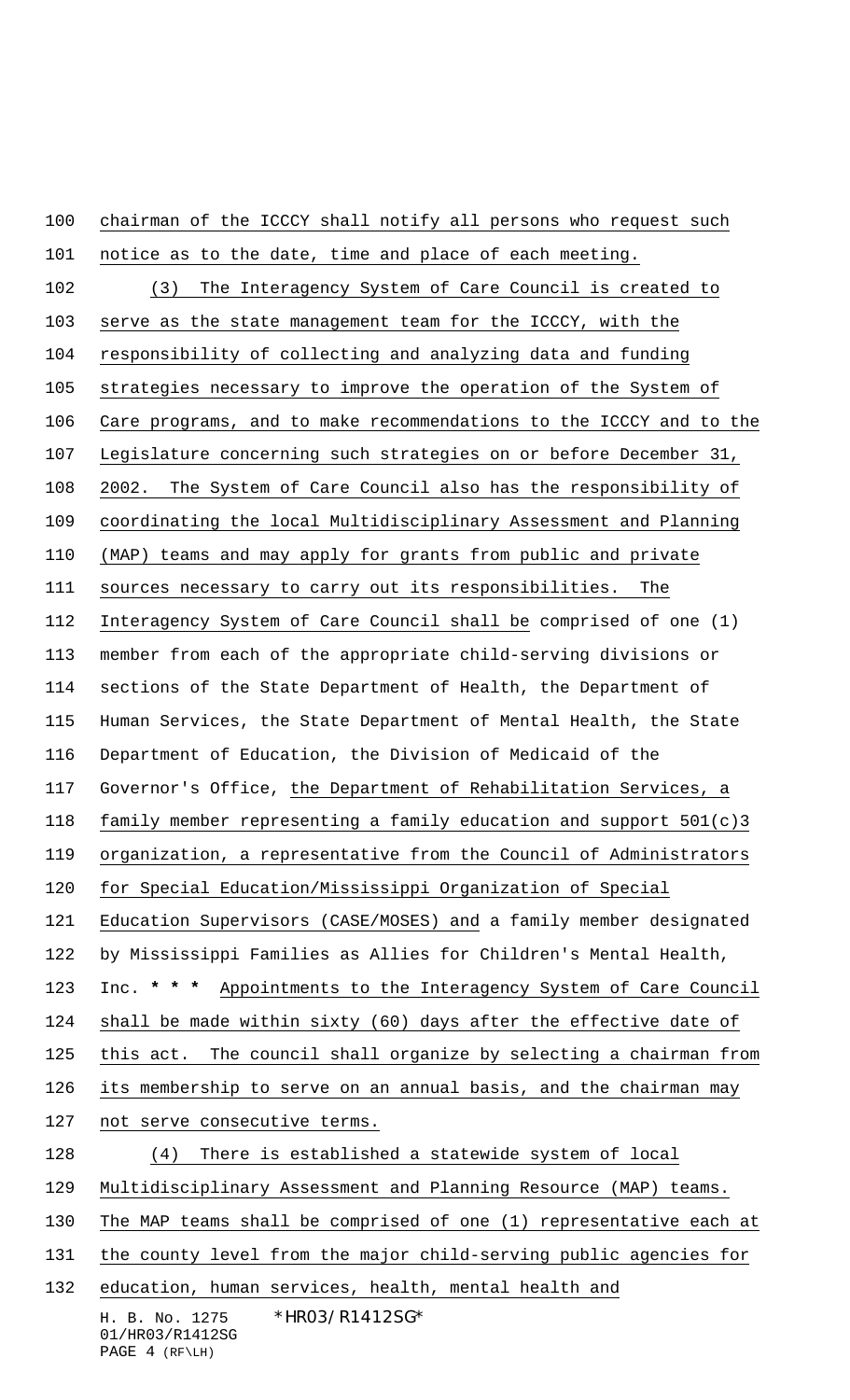rehabilitative services approved by respective state agencies of

the Department of Education, the Department of Human Services, the

Department of Health, the Department of Mental Health and the

Department of Rehabilitation Services. Three (3) additional

members may be added to each team, one (1) of which may be a

representative of a family education/support 501(c)3 organization

with statewide recognition and specifically established for the

population of children defined in Section 43-14-1. The remaining

two (2) members will be representatives of significant

community-level stakeholders with resources that can benefit the

population of children defined in Section 43-14-1.

 (5) The Interagency Coordinating Council for Children and Youth may provide input relative to how each agency utilizes its federal and state statutes, policy requirements and funding 147 streams to identify and/or serve children and youth in the population defined in Section 43-14-1. The ICCCY shall support the implementation of the plans of the respective state agencies 150 for comprehensive multidisciplinary care, treatment and placement of these children.

 (6) The ICCCY shall oversee a pool of state funds that may be contributed by each participating state agency and additional funds from the Mississippi Tobacco Health Care Expenditure Fund, subject to specific appropriation therefor by the Legislature. Part of this pool of funds shall be available for increasing the present funding levels by matching Medicaid funds in order to increase the existing resources available for necessary community-based services for Medicaid beneficiaries. **\* \* \***

 (7) The local coordinating care MAP team will facilitate the development of the individualized System of Care programs for the population targeted in Section 43-14-1. **\* \* \***

(8) Each local MAP team shall serve as the single point of

entry to ensure that comprehensive diagnosis and assessment occur

and shall coordinate needed services through the local

H. B. No. 1275 \*HR03/R1412SG\* 01/HR03/R1412SG PAGE 5 (RF\LH)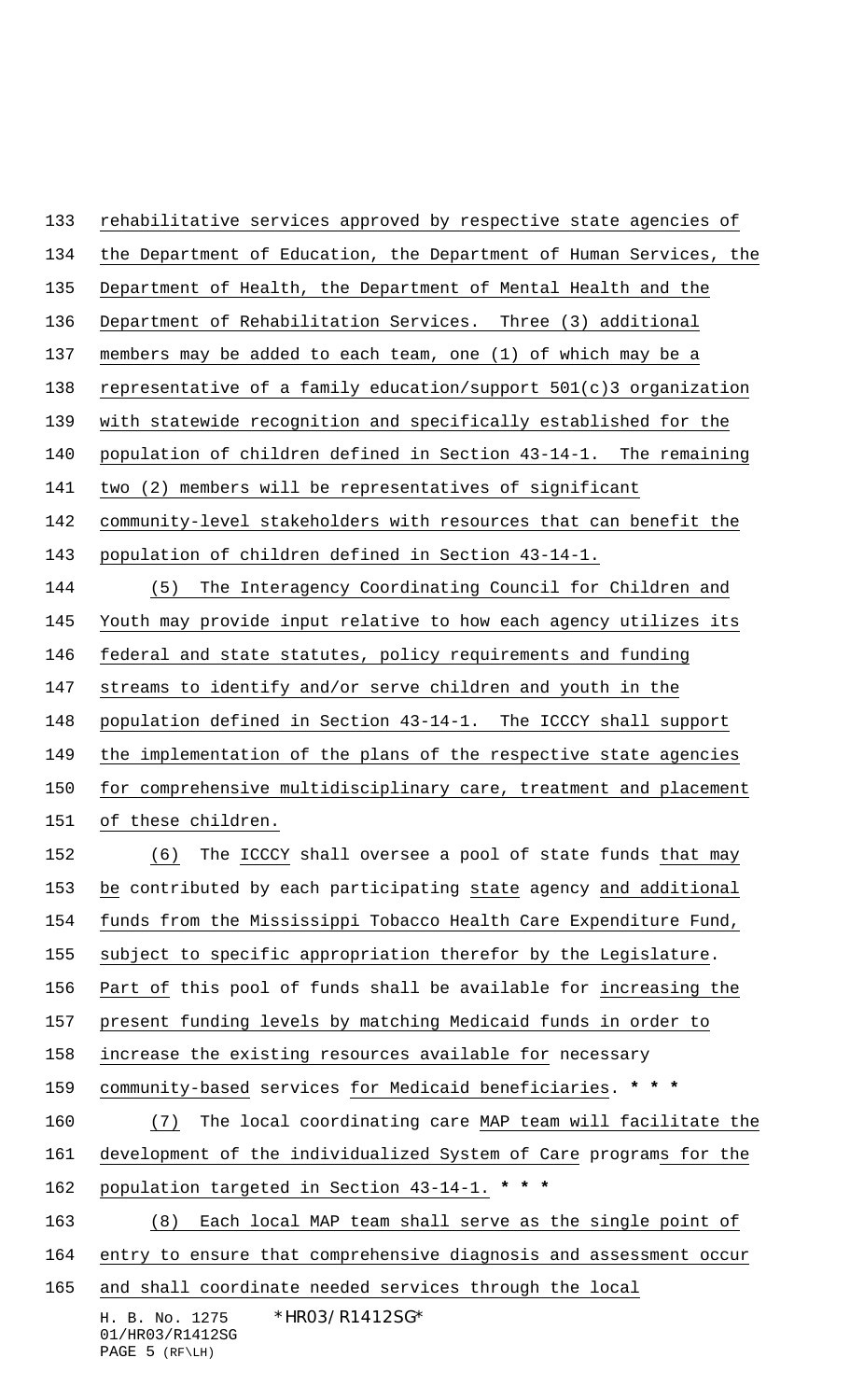H. B. No. 1275 \* HRO3/R1412SG\* 01/HR03/R1412SG coordinating care entity for the children named in subsection (1). Local children in crisis shall have first priority for access to the MAP team processes and local System of Care programs. (9) The Interagency Coordinating Council for Children and Youth shall facilitate monitoring of the performance of local MAP teams. (10) Each state agency named in subsection (2) of this section shall enter into a binding interagency agreement to participate in the oversight of the statewide System of Care programs for the children and youth described in this section. The agreement shall be signed and in effect by July 1 of each year **\* \* \***. (11) This section shall stand repealed from and after July 1, 2005. SECTION 2. Section 43-14-3, Mississippi Code of 1972, is amended as follows: 43-14-3. In addition to the specific authority provided in Section 43-14-1, the powers and responsibilities of the Interagency Coordinating Council for Children and Youth shall be as follows:  **\* \* \*** (a) To serve in an advisory capacity and to provide state level leadership and oversight to the development of the **\* \* \*** System of Care programs; and (b) To insure the creation and availability of an annual pool of funds from each participating agency member of the ICCCY that includes the amount to be contributed by each agency and a process for utilization of those funds.  **\* \* \*** This section shall stand repealed from and after July 1, 2005. SECTION 3. Section 43-14-5, Mississippi Code of 1972, is amended as follows:

PAGE 6 (RF\LH)